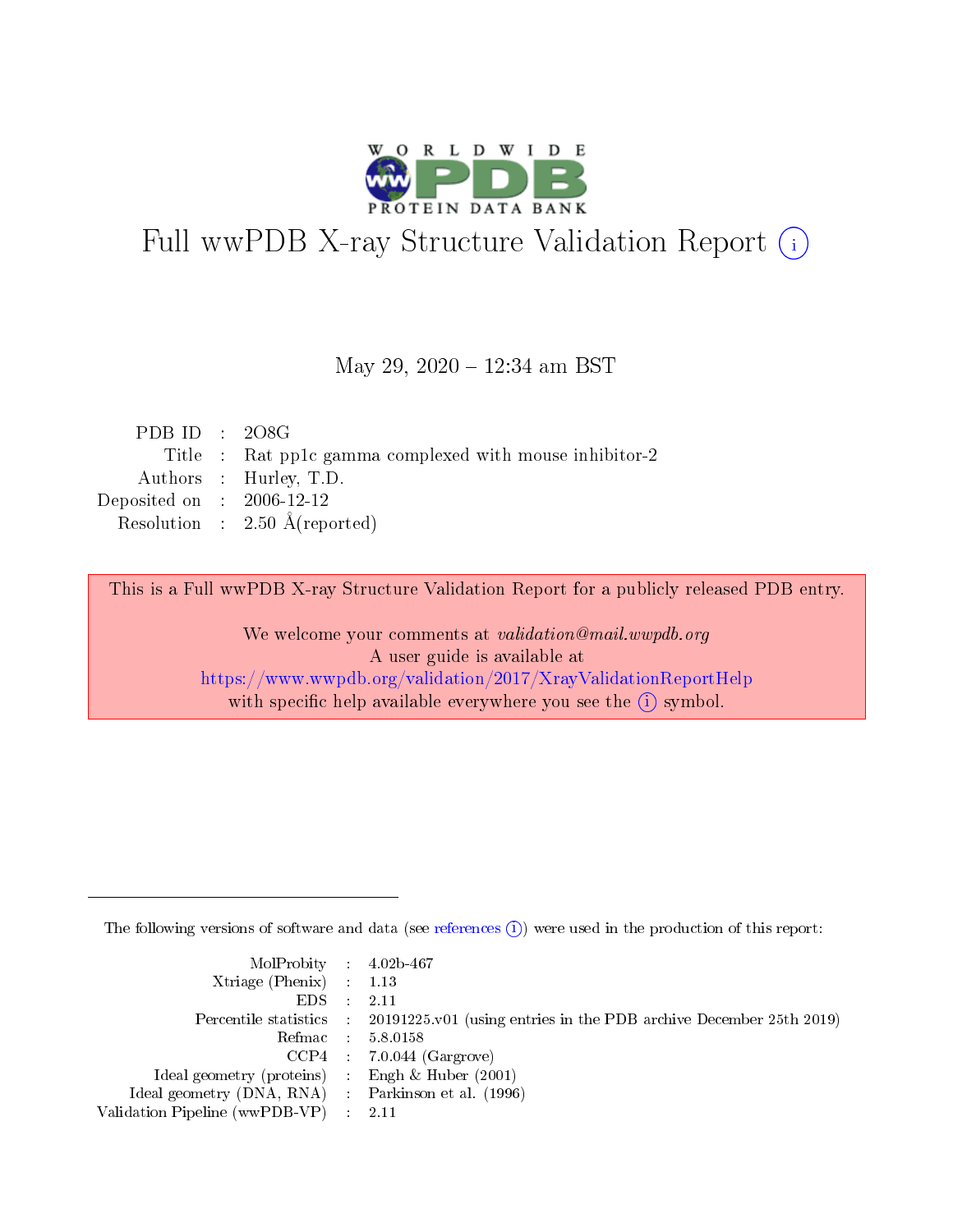# 1 [O](https://www.wwpdb.org/validation/2017/XrayValidationReportHelp#overall_quality)verall quality at a glance  $(i)$

The following experimental techniques were used to determine the structure: X-RAY DIFFRACTION

The reported resolution of this entry is 2.50 Å.

Percentile scores (ranging between 0-100) for global validation metrics of the entry are shown in the following graphic. The table shows the number of entries on which the scores are based.



| Metric                | Whole archive        | Similar resolution                                                     |
|-----------------------|----------------------|------------------------------------------------------------------------|
|                       | $(\#\text{Entries})$ | $(\#\text{Entries},\,\text{resolution}\,\,\text{range}(\textup{\AA}))$ |
| $R_{free}$            | 130704               | $4661(2.50-2.50)$                                                      |
| Clashscore            | 141614               | $5346$ $(2.50-2.50)$                                                   |
| Ramachandran outliers | 138981               | $5231 (2.50 - 2.50)$                                                   |
| Sidechain outliers    | 138945               | $5233(2.50-2.50)$                                                      |
| RSRZ outliers         | 127900               | $4559(2.50-2.50)$                                                      |

The table below summarises the geometric issues observed across the polymeric chains and their fit to the electron density. The red, orange, yellow and green segments on the lower bar indicate the fraction of residues that contain outliers for  $>=$  3, 2, 1 and 0 types of geometric quality criteria respectively. A grey segment represents the fraction of residues that are not modelled. The numeric value for each fraction is indicated below the corresponding segment, with a dot representing fractions  $\epsilon=5\%$  The upper red bar (where present) indicates the fraction of residues that have poor fit to the electron density. The numeric value is given above the bar.

| Mol | Chain | Length |                 |         | Quality of chain |                         |
|-----|-------|--------|-----------------|---------|------------------|-------------------------|
|     | А     | 329    | $\overline{\%}$ |         | 74%              | 15%<br>10%<br>$\bullet$ |
|     | B     | 329    | $\%$            |         | 74%              | 15%<br>10%<br>٠         |
| റ   |       | 206    | 13%<br>20%      | $7\%$ . | 71%              |                         |
| ച   | ٠J    | 206    | 9%<br>17%       | 10%     | 72%              |                         |

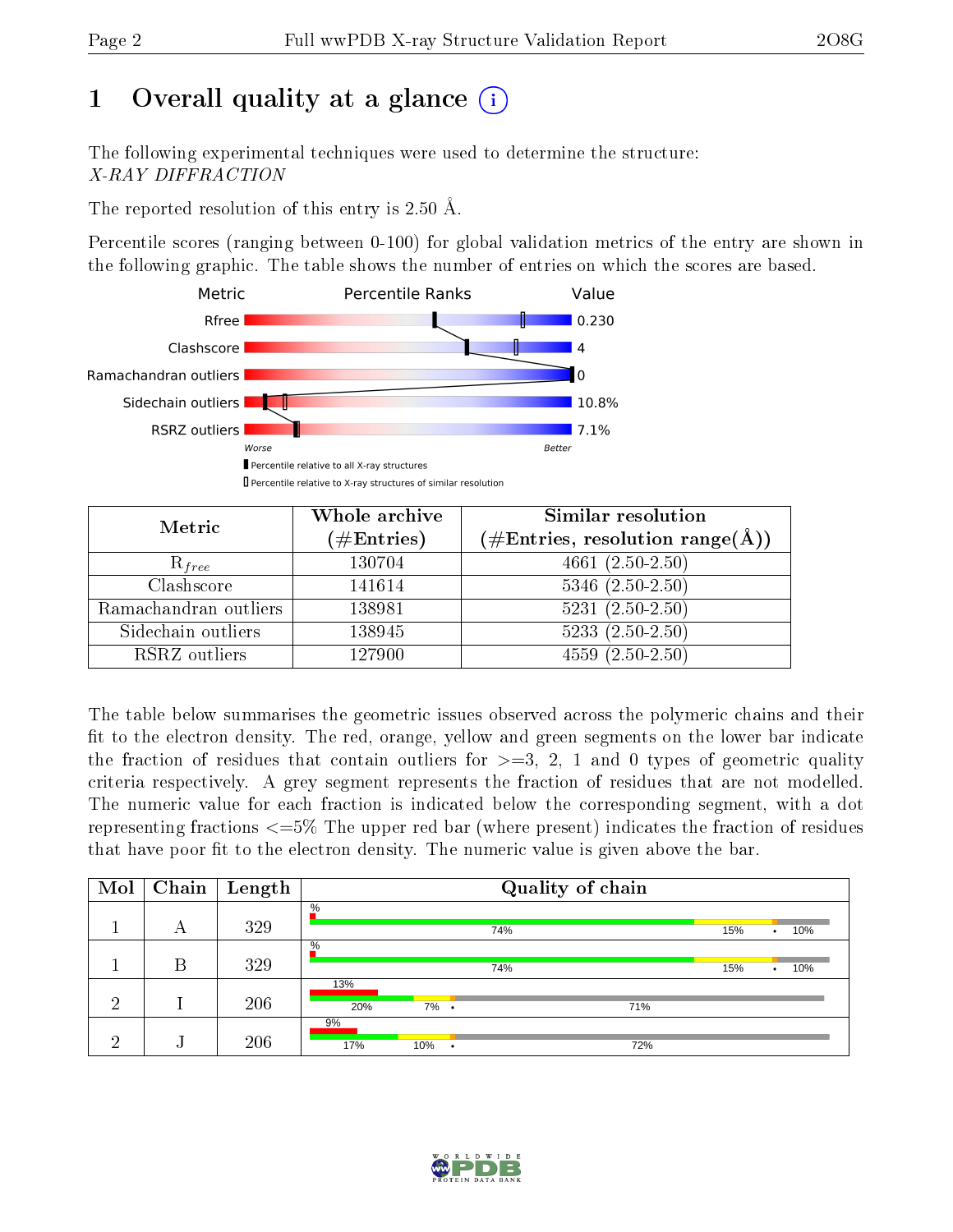# 2 Entry composition  $\left( \cdot \right)$

There are 4 unique types of molecules in this entry. The entry contains 5987 atoms, of which 0 are hydrogens and 0 are deuteriums.

In the tables below, the ZeroOcc column contains the number of atoms modelled with zero occupancy, the AltConf column contains the number of residues with at least one atom in alternate conformation and the Trace column contains the number of residues modelled with at most 2 atoms.

 $\bullet$  Molecule 1 is a protein called Serine/threonine-protein phosphatase PP1-gamma catalytic subunit.

| Mol | Chain   Residues | Atoms               |                                                             |          |      | $\text{ZeroOcc} \mid \text{AltConf} \mid \text{Trace}$ |  |  |
|-----|------------------|---------------------|-------------------------------------------------------------|----------|------|--------------------------------------------------------|--|--|
|     | 295              | $\rm Total$<br>2380 | 1527 399                                                    | N        | -436 |                                                        |  |  |
|     | 295              | Total<br>2380       | $\overline{\mathbf{C}}$ and $\overline{\mathbf{C}}$<br>1527 | N<br>399 | 436  | -18                                                    |  |  |

| Chain        | Residue      | Modelled   | Actual | Comment               | Reference         |
|--------------|--------------|------------|--------|-----------------------|-------------------|
| А            | $-5$         | <b>MET</b> |        | INITIATING METHIONINE | <b>UNP P63088</b> |
| А            | -4           | <b>HIS</b> |        | <b>EXPRESSION TAG</b> | <b>UNP P63088</b> |
| $\mathsf{A}$ | $-3$         | <b>HIS</b> |        | <b>EXPRESSION TAG</b> | <b>UNP P63088</b> |
| $\mathbf{A}$ | $-2$         | <b>HIS</b> |        | <b>EXPRESSION TAG</b> | <b>UNP P63088</b> |
| А            | $-1$         | <b>HIS</b> |        | <b>EXPRESSION TAG</b> | <b>UNP P63088</b> |
| А            | $\theta$     | <b>HIS</b> |        | <b>EXPRESSION TAG</b> | <b>UNP P63088</b> |
| A            | $\mathbf{1}$ | <b>HIS</b> |        | <b>EXPRESSION TAG</b> | <b>UNP P63088</b> |
| B            | $-5$         | <b>MET</b> |        | INITIATING METHIONINE | <b>UNP P63088</b> |
| B            | -4           | HIS        |        | <b>EXPRESSION TAG</b> | <b>UNP P63088</b> |
| B            | $-3$         | <b>HIS</b> |        | <b>EXPRESSION TAG</b> | <b>UNP P63088</b> |
| В            | $-2$         | HIS        |        | <b>EXPRESSION TAG</b> | <b>UNP P63088</b> |
| B            | -1           | <b>HIS</b> |        | <b>EXPRESSION TAG</b> | <b>UNP P63088</b> |
| B            | $\Omega$     | <b>HIS</b> |        | <b>EXPRESSION TAG</b> | <b>UNP P63088</b> |
| B            |              | <b>HIS</b> |        | <b>EXPRESSION TAG</b> | <b>UNP P63088</b> |

There are 14 discrepancies between the modelled and reference sequences:

Molecule 2 is a protein called Protein phosphatase inhibitor 2.

|  |  | $\text{Mol}$   Chain   Residues | <b>Atoms</b>  |             |  |  | $\text{ZeroOcc} \mid \text{AltConf} \mid \text{Trace}$ |  |  |
|--|--|---------------------------------|---------------|-------------|--|--|--------------------------------------------------------|--|--|
|  |  | 59                              | Total C N O S |             |  |  |                                                        |  |  |
|  |  |                                 | 495           | 309 93 91 2 |  |  |                                                        |  |  |
|  |  | 58                              | Total C N O S |             |  |  |                                                        |  |  |
|  |  | 487                             | 305 92 88     |             |  |  |                                                        |  |  |

• Molecule 3 is MANGANESE (II) ION (three-letter code: MN) (formula: Mn).

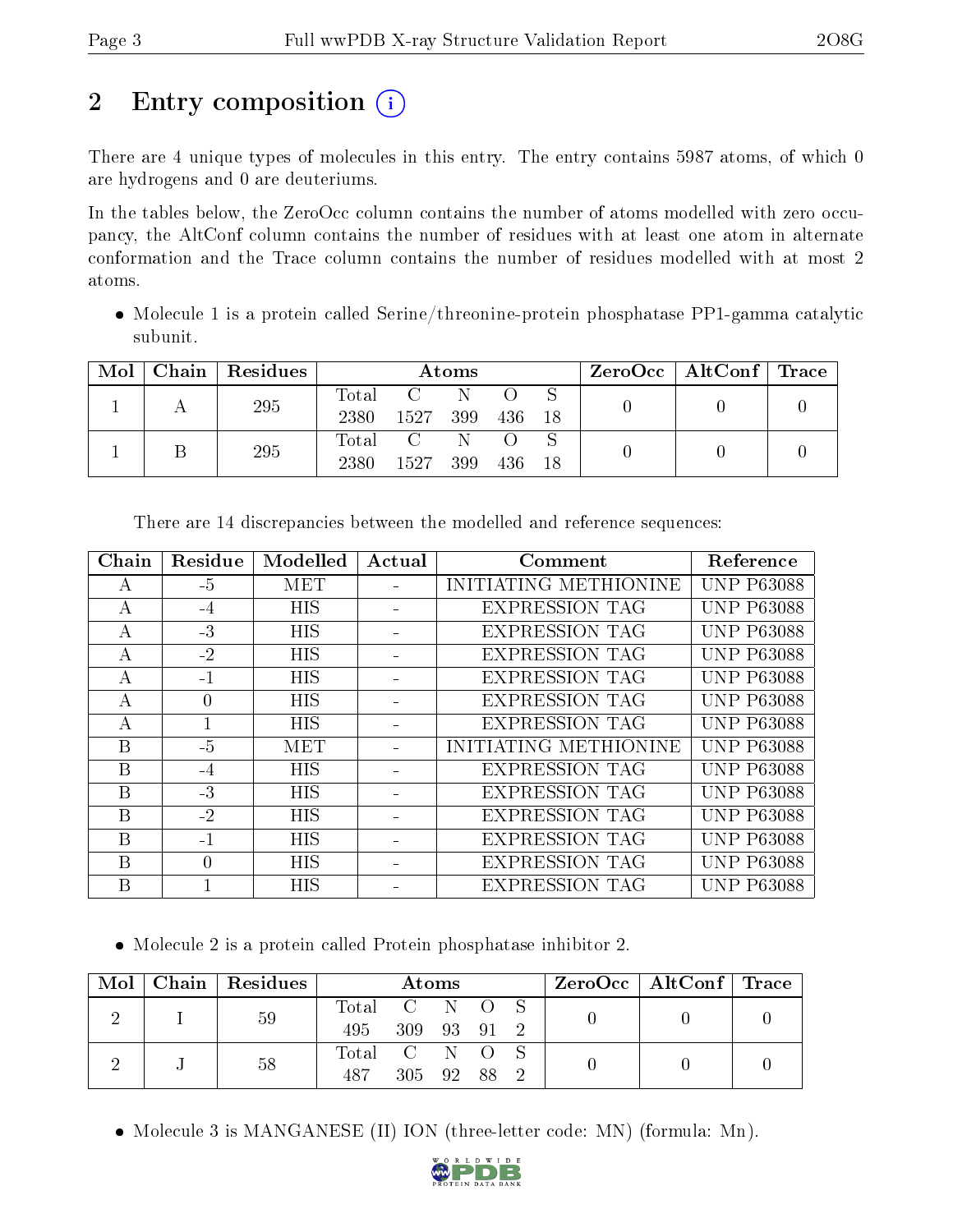|  | $\text{Mol}$   Chain   Residues | Atoms          | $ZeroOcc$   AltConf |
|--|---------------------------------|----------------|---------------------|
|  |                                 | Total Mn       |                     |
|  |                                 | Total<br>– M n |                     |

 $\bullet\,$  Molecule 4 is water.

| Mol | Chain   Residues | Atoms                                 | ZeroOcc   AltConf |
|-----|------------------|---------------------------------------|-------------------|
|     | 111              | Total<br>$\bigcirc$<br>111<br>111     |                   |
|     | 18               | Total<br>$\left($<br>18<br>18         |                   |
|     | 99               | Total<br>$\left( \right)$<br>99<br>99 |                   |
|     | 15               | Total<br>$\left( \right)$<br>15<br>15 |                   |

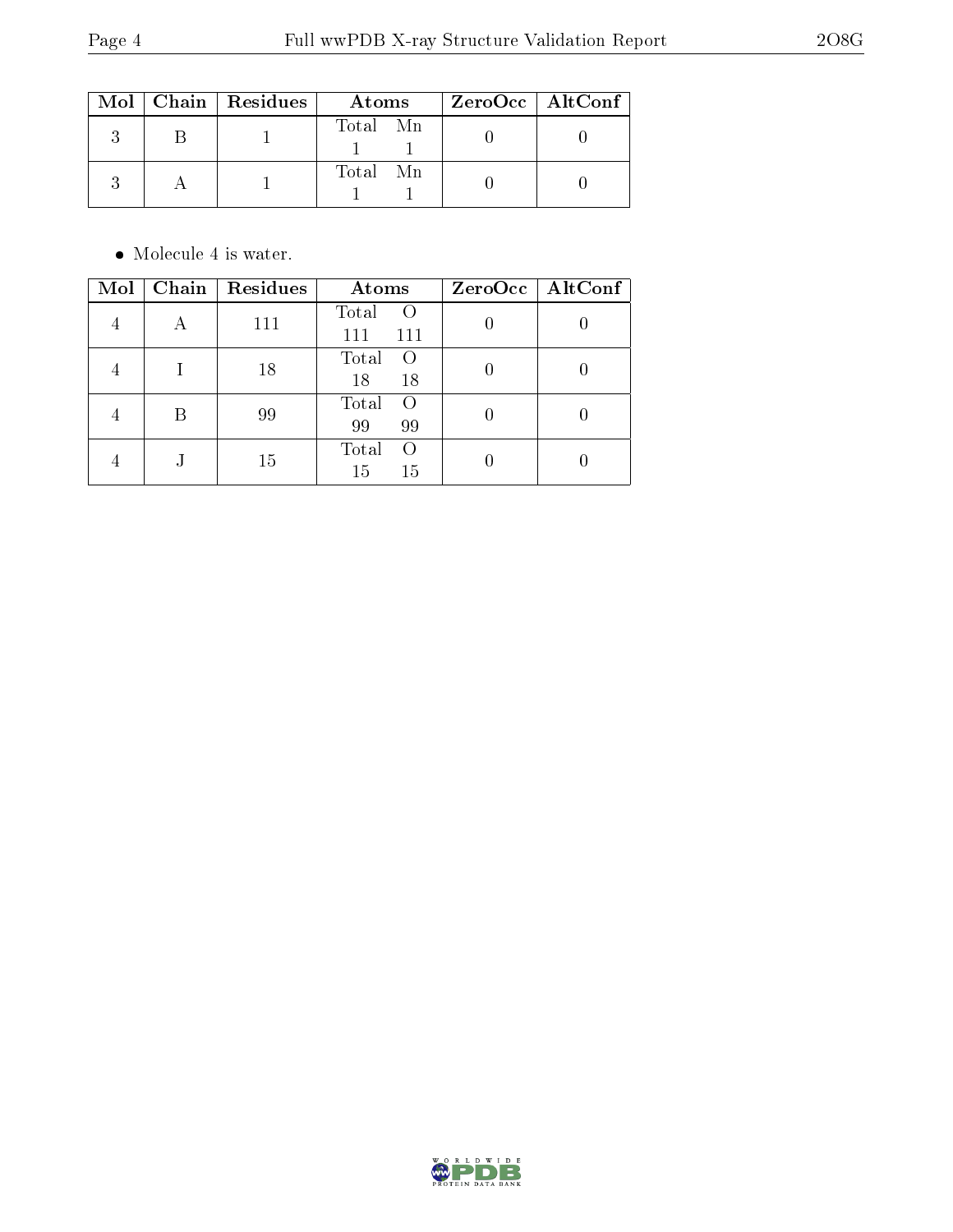# 3 Residue-property plots  $(i)$

These plots are drawn for all protein, RNA and DNA chains in the entry. The first graphic for a chain summarises the proportions of the various outlier classes displayed in the second graphic. The second graphic shows the sequence view annotated by issues in geometry and electron density. Residues are color-coded according to the number of geometric quality criteria for which they contain at least one outlier: green  $= 0$ , yellow  $= 1$ , orange  $= 2$  and red  $= 3$  or more. A red dot above a residue indicates a poor fit to the electron density (RSRZ  $> 2$ ). Stretches of 2 or more consecutive residues without any outlier are shown as a green connector. Residues present in the sample, but not in the model, are shown in grey.

• Molecule 1: Serine/threonine-protein phosphatase PP1-gamma catalytic subunit



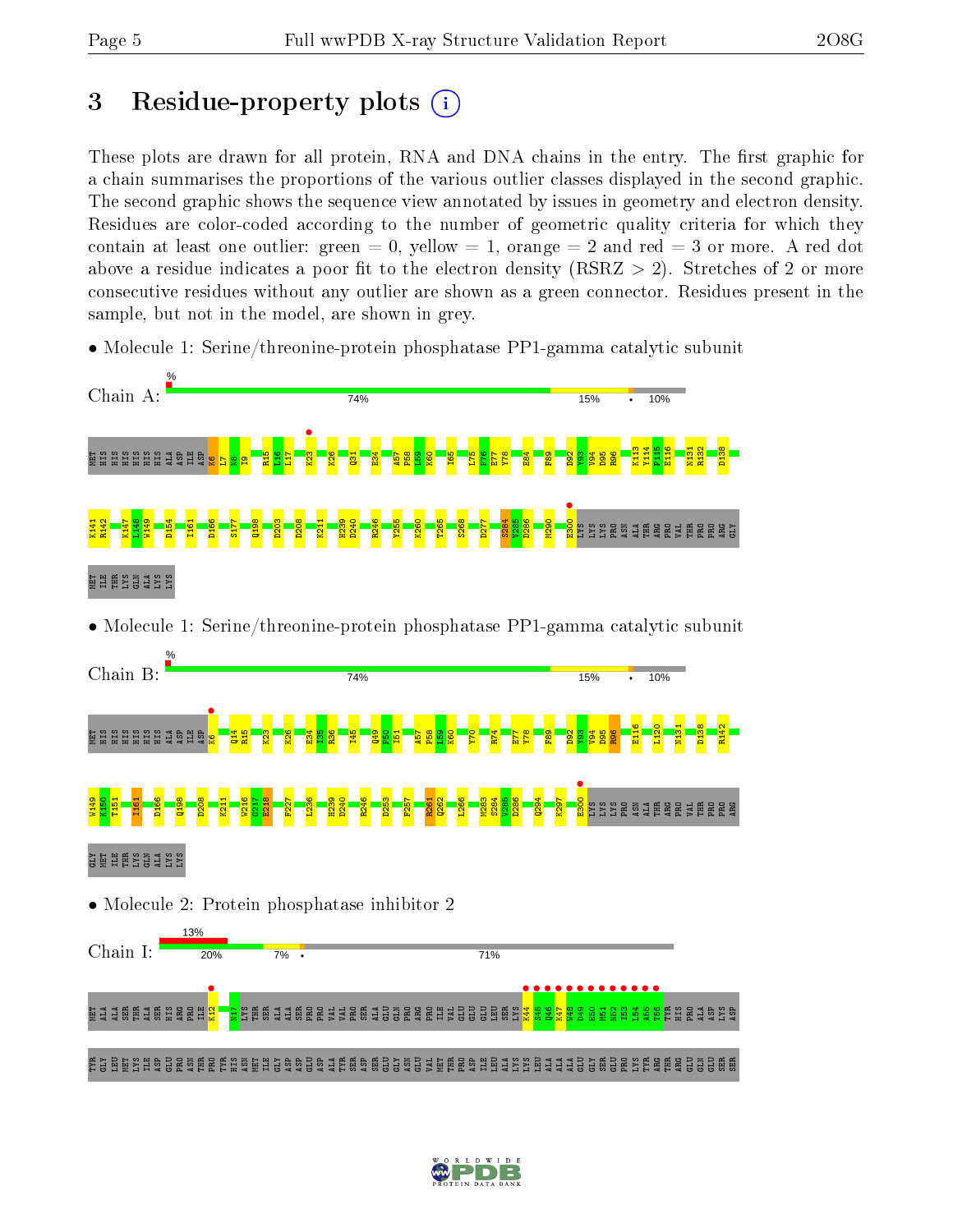

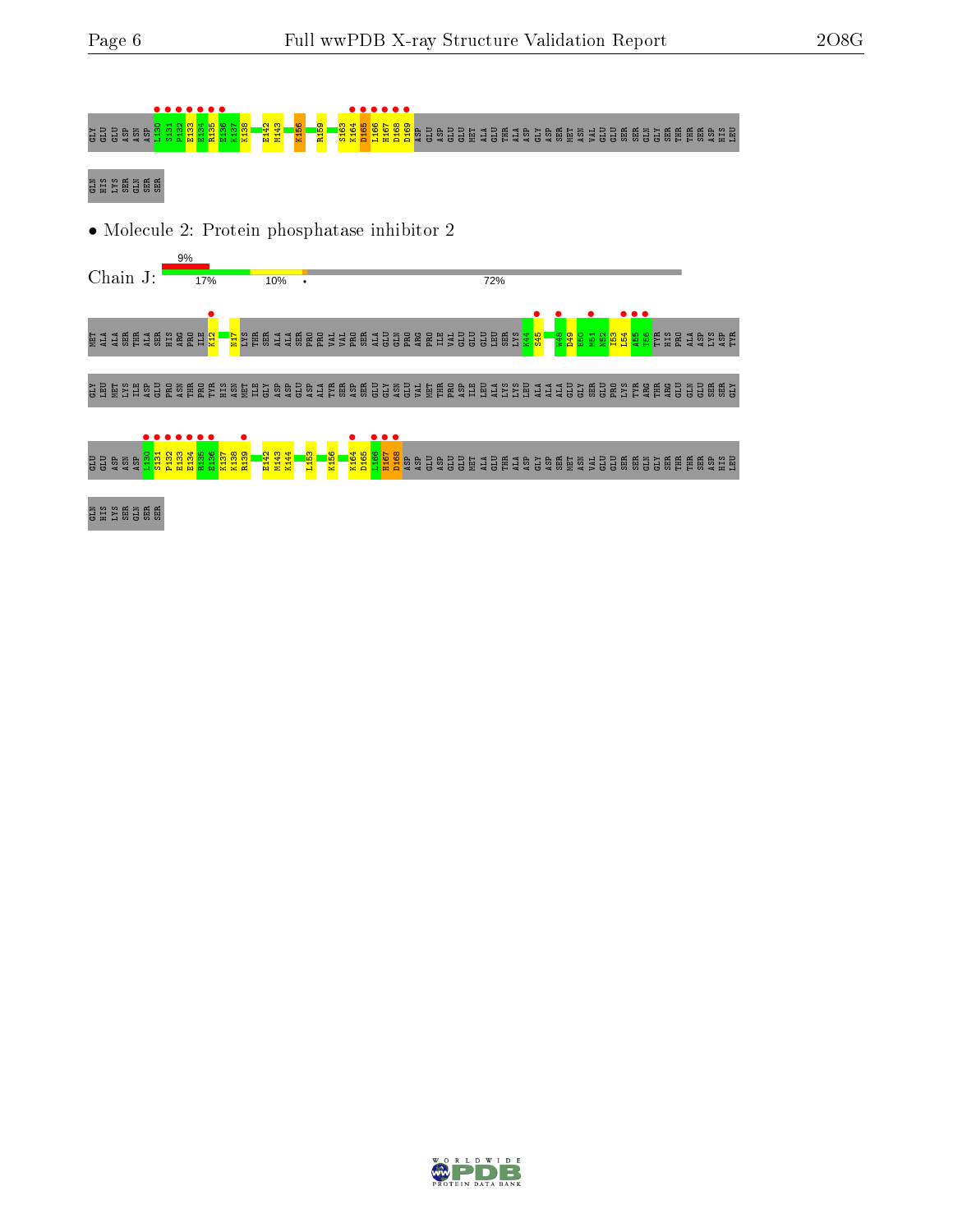# 4 Data and refinement statistics  $(i)$

| Property                                                         | Value                                             | Source     |
|------------------------------------------------------------------|---------------------------------------------------|------------|
| Space group                                                      | P 21 21 21                                        | Depositor  |
| Cell constants                                                   | $103.23\text{\AA}$ 149.99 Å<br>96.27Å             | Depositor  |
| a, b, c, $\alpha$ , $\beta$ , $\gamma$                           | $90.00^\circ$<br>$90.00^\circ$<br>$90.00^{\circ}$ |            |
| Resolution $(A)$                                                 | $48.80 - 2.50$                                    | Depositor  |
|                                                                  | $48.81 - 2.50$                                    | <b>EDS</b> |
| % Data completeness                                              | 99.4 (48.80-2.50)                                 | Depositor  |
| (in resolution range)                                            | 99.3 (48.81-2.50)                                 | <b>EDS</b> |
| $R_{merge}$                                                      | 0.09                                              | Depositor  |
| $\mathrm{R}_{sym}$                                               | (Not available)                                   | Depositor  |
| $\langle I/\sigma(I) \rangle^{-1}$                               | $\sqrt{2.16 \text{ (at } 2.51 \text{\AA})}$       | Xtriage    |
| Refinement program                                               | <b>REFMAC</b>                                     | Depositor  |
|                                                                  | 0.194, 0.235                                      | Depositor  |
| $R, R_{free}$                                                    | 0.190,<br>0.230                                   | DCC        |
| $R_{free}$ test set                                              | 2622 reflections $(5.03\%)$                       | wwPDB-VP   |
| Wilson B-factor $(A^2)$                                          | 42.8                                              | Xtriage    |
| Anisotropy                                                       | 0.342                                             | Xtriage    |
| Bulk solvent $k_{sol}(\text{e}/\text{A}^3), B_{sol}(\text{A}^2)$ | $0.35$ , 38.8                                     | <b>EDS</b> |
| L-test for $\mathrm{twinning}^2$                                 | $< L >$ = 0.49, $< L2$ > = 0.32                   | Xtriage    |
| Estimated twinning fraction                                      | No twinning to report.                            | Xtriage    |
| $\overline{F_o}, \overline{F_c}$ correlation                     | 0.95                                              | <b>EDS</b> |
| Total number of atoms                                            | 5987                                              | wwPDB-VP   |
| Average B, all atoms $(A^2)$                                     | 48.0                                              | wwPDB-VP   |

Xtriage's analysis on translational NCS is as follows: The largest off-origin peak in the Patterson function is  $3.26\%$  of the height of the origin peak. No significant pseudotranslation is detected.

<sup>&</sup>lt;sup>2</sup>Theoretical values of  $\langle |L| \rangle$ ,  $\langle L^2 \rangle$  for acentric reflections are 0.5, 0.333 respectively for untwinned datasets, and 0.375, 0.2 for perfectly twinned datasets.



<span id="page-6-1"></span><span id="page-6-0"></span><sup>1</sup> Intensities estimated from amplitudes.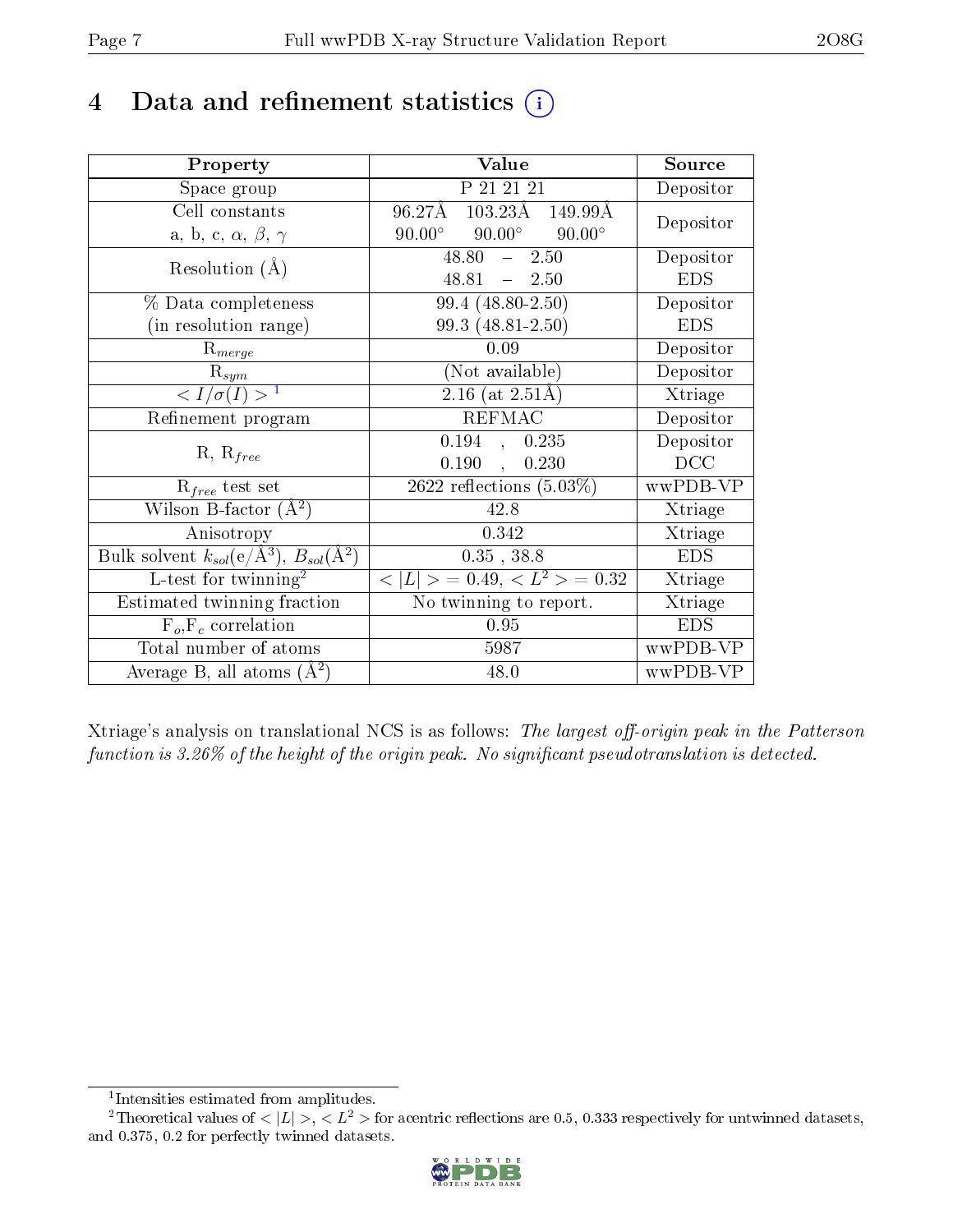# 5 Model quality  $(i)$

# 5.1 Standard geometry  $(i)$

Bond lengths and bond angles in the following residue types are not validated in this section: MN

The Z score for a bond length (or angle) is the number of standard deviations the observed value is removed from the expected value. A bond length (or angle) with  $|Z| > 5$  is considered an outlier worth inspection. RMSZ is the root-mean-square of all Z scores of the bond lengths (or angles).

|                             | Chain |             | Bond lengths | Bond angles |                    |  |
|-----------------------------|-------|-------------|--------------|-------------|--------------------|--|
| Mol                         |       | <b>RMSZ</b> | $\# Z  > 5$  | RMSZ        | $\ Z\  > 5$        |  |
|                             |       | 0.49        | 0/2434       | 0.77        | $7/3286$ $(0.2\%)$ |  |
|                             | В     | 0.47        | 0/2434       | 0.77        | $7/3286(0.2\%)$    |  |
| 2                           |       | 0.46        | 0/499        | 0.71        | $2/658$ $(0.3\%)$  |  |
| $\mathcal{D}_{\mathcal{A}}$ |       | 0.48        | 0/491        | 0.69        | $1/647$ $(0.2\%)$  |  |
| AH                          | Αll   | 0.48        | 5858         | 0.76        | $17/7877(0.2\%)$   |  |

There are no bond length outliers.

All (17) bond angle outliers are listed below:

| Mol            | Chain | Res | <b>Type</b> | Atoms       | Z    | Observed $(^\circ)$ | Ideal $(^\circ)$ |
|----------------|-------|-----|-------------|-------------|------|---------------------|------------------|
| 1              | A     | 286 | ASP         | $CB-CG-OD2$ | 7.49 | 125.04              | 118.30           |
| $\mathbf 1$    | А     | 92  | ASP         | $CB-CG-OD2$ | 7.12 | 124.71              | 118.30           |
| $\mathbf 1$    | B     | 286 | ASP         | $CB-CG-OD2$ | 6.95 | 124.56              | 118.30           |
| $\mathbf{1}$   | B     | 92  | ASP         | $CB-CG-OD2$ | 6.64 | 124.28              | 118.30           |
| $\overline{2}$ | J.    | 168 | ASP         | $CB-CG-OD2$ | 6.25 | 123.93              | 118.30           |
| $\mathbf 1$    | А     | 208 | ASP         | $CB-CG-OD2$ | 6.17 | 123.85              | 118.30           |
| $\mathbf{1}$   | B     | 138 | ASP         | $CB-CG-OD2$ | 5.67 | 123.40              | 118.30           |
| $\mathbf 1$    | A     | 166 | ASP         | $CB-CG-OD2$ | 5.66 | 123.39              | 118.30           |
| $\mathbf{1}$   | A     | 240 | ASP         | $CB-CG-OD2$ | 5.62 | 123.36              | 118.30           |
| 1              | B     | 253 | ASP         | $CB-CG-OD2$ | 5.46 | 123.22              | 118.30           |
| $\overline{2}$ | I     | 169 | <b>ASP</b>  | $CB-CG-OD2$ | 5.42 | 123.18              | 118.30           |
| 1              | А     | 138 | ASP         | $CB-CG-OD2$ | 5.40 | 123.16              | 118.30           |
| $\mathbf 1$    | B     | 240 | ASP         | $CB-CG-OD2$ | 5.37 | 123.13              | 118.30           |
| $\overline{2}$ | Ι     | 165 | ASP         | $CB-CG-OD2$ | 5.25 | 123.03              | 118.30           |
| $\mathbf 1$    | B     | 166 | ASP         | $CB-CG-OD2$ | 5.20 | 122.98              | 118.30           |
| $\mathbf{1}$   | B     | 208 | ASP         | $CB-CG-OD2$ | 5.09 | 122.88              | 118.30           |
| $\mathbf{1}$   | А     | 277 | ASP         | $CB-CG-OD2$ | 5.07 | 122.86              | 118.30           |

There are no chirality outliers.

There are no planarity outliers.

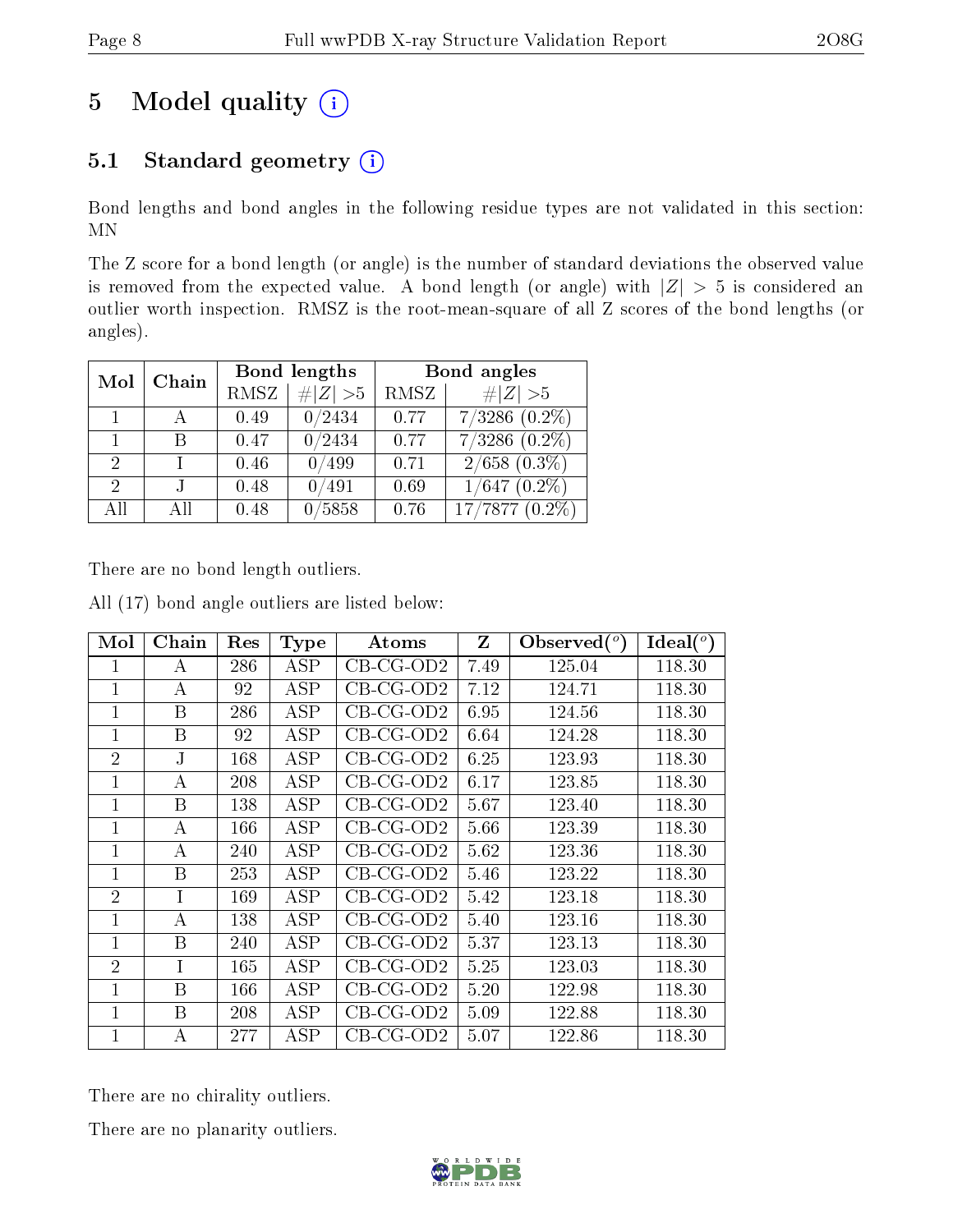### $5.2$  Too-close contacts  $(i)$

In the following table, the Non-H and H(model) columns list the number of non-hydrogen atoms and hydrogen atoms in the chain respectively. The H(added) column lists the number of hydrogen atoms added and optimized by MolProbity. The Clashes column lists the number of clashes within the asymmetric unit, whereas Symm-Clashes lists symmetry related clashes.

| Mol            | Chain | $Non-H$ | H (model) | H(added) | <b>Clashes</b> | <b>Symm-Clashes</b> |
|----------------|-------|---------|-----------|----------|----------------|---------------------|
|                | А     | 2380    |           | 2351     | 16             |                     |
|                | Β     | 2380    |           | 2351     | 20             |                     |
| 2              |       | 495     |           | 507      | $\overline{2}$ |                     |
| $\overline{2}$ | . І   | 487     | 0         | 503      | 5              |                     |
| 3              | А     |         |           |          |                |                     |
| 3              | В     |         |           |          |                |                     |
| 4              | А     | 111     |           |          |                |                     |
| 4              | В     | 99      |           |          |                |                     |
| 4              |       | 18      |           |          | $\overline{2}$ |                     |
| 4              | ٠,    | 15      |           |          | 2              |                     |
| All            | All   | 5987    |           | 5712     | 43             |                     |

The all-atom clashscore is defined as the number of clashes found per 1000 atoms (including hydrogen atoms). The all-atom clashscore for this structure is 4.

All (43) close contacts within the same asymmetric unit are listed below, sorted by their clash magnitude.

| Atom-1              | Atom-2            | Interatomic    | Clash         |
|---------------------|-------------------|----------------|---------------|
|                     |                   | distance $(A)$ | overlap $(A)$ |
| 2:1:143:MET:HG2     | 4:I:222:HOH:O     | 2.00           | 0.61          |
| 2:J:132:PRO:HA      | 4:J:221:HOH:O     | 1.99           | 0.61          |
| 1:B:131:ASN:HB3     | 1:B:149:TRP:HE1   | 1.70           | 0.56          |
| 1: A:94:VAL:        | 1: A:95: ASP:HB2  | 2.06           | 0.55          |
| 1:A:131:ASN:HB3     | 1: A:149:TRP:HE1  | 1.74           | 0.52          |
| 1:A:7:LEU:HD23      | 1: A:9: ILE: HD11 | 1.93           | 0.51          |
| 1: A:84: GLU:HB2    | 4:A:431:HOH:O     | 2.09           | 0.51          |
| 1: B:36:ARG:HG3     | 1: B:151:THR:HG21 | 1.93           | 0.51          |
| 1: B: 198: GLN: HG2 | 4:B:357:HOH:O     | 2.12           | 0.49          |
| 1: B:94: VAL:O      | 1:B:95:ASP:HB2    | 2.13           | 0.49          |
| 1:B:96:ARG:HD3      | 4:B:359:HOH:O     | 2.13           | 0.47          |
| 1:B:257:PHE:CG      | 1:B:261:ARG:HG3   | 2.49           | 0.47          |
| 1: A:239: HIS: HD2  | 4:A:427:HOH:O     | 1.97           | 0.47          |
| 1:B:236:LEU:CD1     | 1:B:262:GLN:HB3   | 2.46           | 0.46          |
| 2:1:156:LYS:HE2     | 4:1:223:HOH:O     | 2.16           | 0.46          |
| 1:B:89:PHE:HB2      | 1:B:120:LEU:HD23  | 1.98           | 0.45          |
| 1: A: 15: ARG: HH22 | 1: A:34: GLU:CD   | 2.19           | 0.45          |

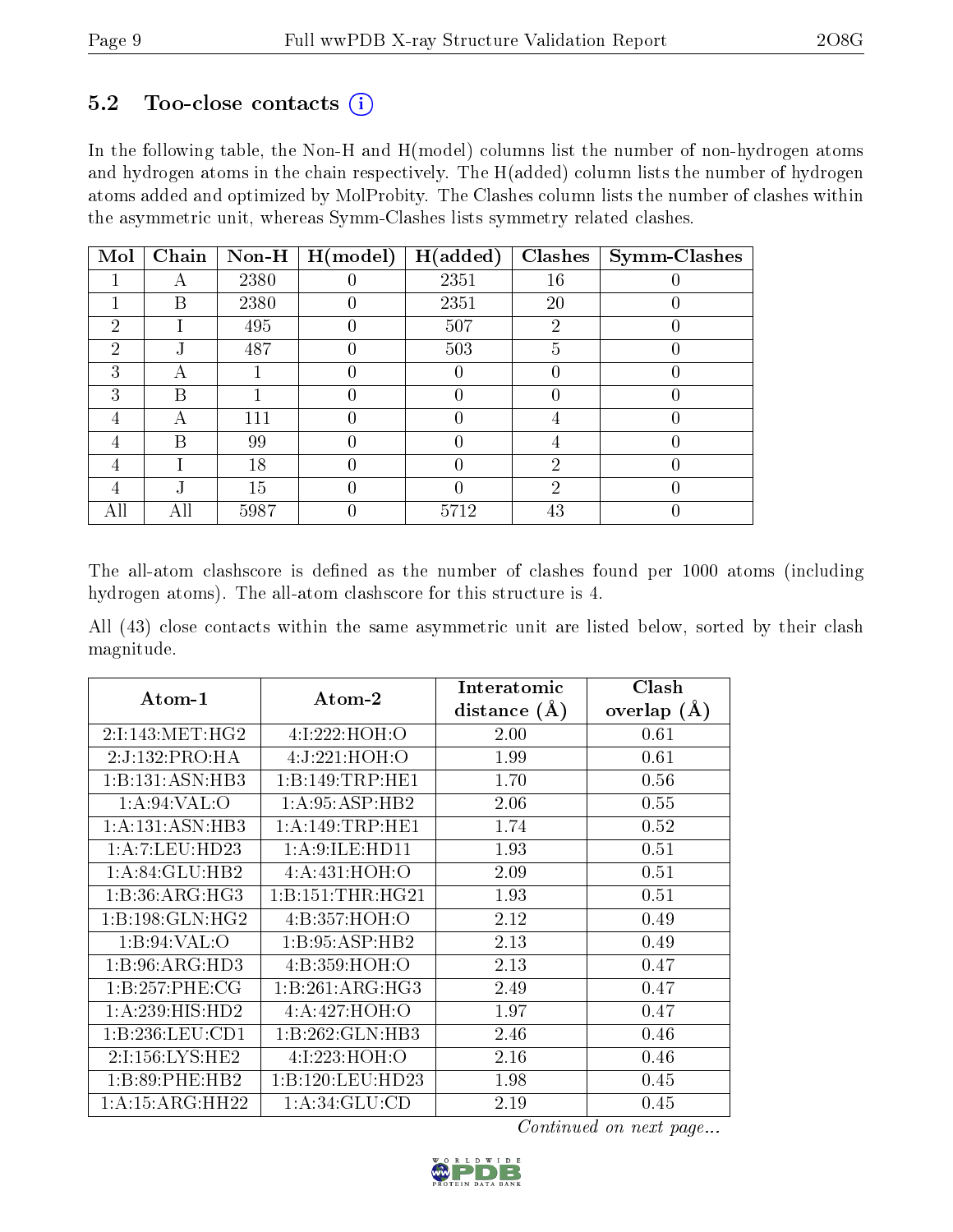| o o heerewow promo process was payonn |                   | Interatomic       | $\overline{\text{Clash}}$ |
|---------------------------------------|-------------------|-------------------|---------------------------|
| Atom-1                                | Atom-2            | distance $(A)$    | overlap $(A)$             |
| 1:A:65:ILE:HD11                       | 1:A:89:PHE:CD2    | 2.51              | 0.45                      |
| 1:B:239:HIS:HEL                       | 4:B:336:HOH:O     | $\overline{2.00}$ | 0.45                      |
| 1:B:218:GLU:HA                        | 4:B:341:HOH:O     | 2.16              | 0.45                      |
| 1:B:57:ALA:HB1                        | 1:B:58:PRO:HA     | 1.99              | 0.45                      |
| 2:J:167:HIS:CG                        | 2:J:167:HIS:O     | 2.70              | 0.45                      |
| 1: A: 177: SER: HB2                   | 1:A:203:ASP:HB2   | 1.99              | 0.44                      |
| 2:J:17:ASN:H                          | 4:J:217:HOH:O     | $2.\overline{17}$ | 0.44                      |
| 1: A:60: LYS:HZ3                      | 1: A:284: SER: HG | 1.65              | 0.44                      |
| 1: A:290:MET:HE2                      | 4: A: 433: HOH: O | 2.17              | 0.44                      |
| 1:B:216:TRP:CZ3                       | 1:B:227:PHE:HB3   | 2.52              | 0.44                      |
| 1:B:70:TYR:CE2                        | 1:B:74:ARG:HD2    | 2.53              | 0.43                      |
| 1:A:57:ALA:HB1                        | 1:A:58:PRO:HA     | 2.01              | 0.43                      |
| 1: B:60: LYS: NZ                      | 1:B:294:GLN:HE22  | 2.17              | 0.42                      |
| 1:B:60:LYS:HZ2                        | 1:B:294:GLN:HE22  | 1.66              | 0.42                      |
| 1:A:23:LYS:HG3                        | 4:A:429:HOH:O     | 2.19              | 0.42                      |
| 1:B:266:LEU:HD21                      | 1:B:283:MET:HB2   | 2.02              | 0.42                      |
| 1:B:15:ARG:NH2                        | 1:B:34:GLU:OE2    | 2.48              | 0.41                      |
| 2:J:131:SER:HB3                       | 2:J:134:GLU:HB2   | 2.01              | 0.41                      |
| 1: A:255:TYR:HA                       | 1: A:265:THR:O    | 2.21              | 0.41                      |
| 1: A:113: LYS:HG2                     | 1: A:114:TYR:CE1  | 2.56              | 0.41                      |
| 1:B:15:ARG:HH22                       | 1:B:34:GLU:CD     | 2.23              | 0.40                      |
| 1:Bi:45:ILE:O                         | 1:B:49:GLN:HG3    | 2.21              | 0.40                      |
| 2:J:49:ASP:O                          | 2:J:53:ILE:HG12   | 2.20              | 0.40                      |
| 1:B:51:ILE:HD11                       | 1:B:161:ILE:HD13  | 2.03              | 0.40                      |
| 1: A:6: LYS: HD2                      | 1: A:6: LYS: HA   | 1.87              | 0.40                      |
| 1:A:75:LEU:HDI1                       | 1:A:268:SER:HB3   | 2.03              | 0.40                      |

There are no symmetry-related clashes.

### 5.3 Torsion angles (i)

#### 5.3.1 Protein backbone (i)

In the following table, the Percentiles column shows the percent Ramachandran outliers of the chain as a percentile score with respect to all X-ray entries followed by that with respect to entries of similar resolution.

The Analysed column shows the number of residues for which the backbone conformation was analysed, and the total number of residues.

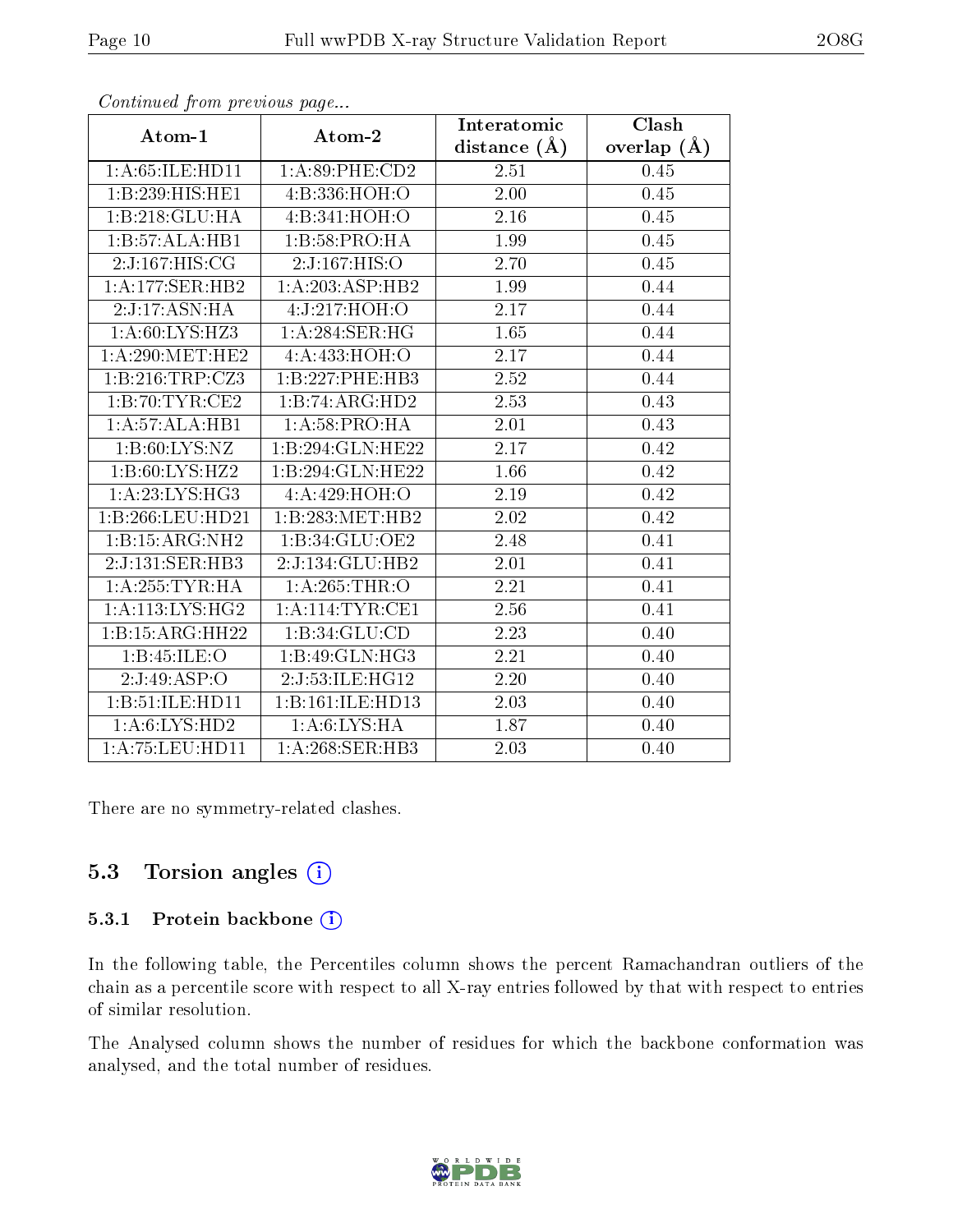| Mol            | Chain | Analysed          | Favoured     | Allowed    | <b>Outliers</b> | Percentiles             |
|----------------|-------|-------------------|--------------|------------|-----------------|-------------------------|
|                | А     | $293/329$ (89\%)  | 279 (95%)    | 14 $(5%)$  |                 | 100<br>100              |
|                | B     | $293/329$ (89\%)  | 277 $(94\%)$ | 16(6%)     |                 | 100 <sub>1</sub><br>100 |
| $\overline{2}$ |       | $53/206$ $(26\%)$ | 53 $(100\%)$ |            | $\theta$        | $100\,$                 |
| 2              |       | $52/206$ $(25%)$  | 51 $(98\%)$  | $1(2\%)$   | 0               | 100<br>$100\,$          |
| All            | All   | 691/1070(65%)     | 660 (96%)    | 31 $(4\%)$ |                 |                         |

There are no Ramachandran outliers to report.

### 5.3.2 Protein sidechains (i)

In the following table, the Percentiles column shows the percent sidechain outliers of the chain as a percentile score with respect to all X-ray entries followed by that with respect to entries of similar resolution.

The Analysed column shows the number of residues for which the sidechain conformation was analysed, and the total number of residues.

| Mol                         | Chain   | Analysed        | Rotameric    | Outliers    | Percentiles |             |
|-----------------------------|---------|-----------------|--------------|-------------|-------------|-------------|
|                             | A       | $261/291(90\%)$ | 241 $(92\%)$ | $20(8\%)$   | 13          | 25          |
|                             | B       | $261/291(90\%)$ | 244 (94\%)   | 17 $(6%)$   | 17          | 33          |
| $\mathcal{D}_{\mathcal{L}}$ | L       | $54/181$ (30%)  | 39 (72%)     | $15(28\%)$  |             | $\boxed{0}$ |
| $\mathcal{D}_{\mathcal{L}}$ | $\cdot$ | 53/181(29%)     | 37 $(70\%)$  | 16 $(30\%)$ |             |             |
| All                         | All     | 629/944(67%)    | 561 (89%)    | 68 (11\%)   |             | 12          |

All (68) residues with a non-rotameric sidechain are listed below:

| Mol          | Chain          | Res | Type                 |
|--------------|----------------|-----|----------------------|
| 1            | А              | 6   | <b>LYS</b>           |
| $\mathbf{1}$ | $\bf{A}$       | 17  | LEU                  |
| 1            | А              | 26  | <b>LYS</b>           |
| 1            | А              | 31  | GLN                  |
| 1            | $\overline{A}$ | 77  | $\operatorname{GLU}$ |
| 1            | А              | 78  | TYR                  |
| 1            | А              | 96  | $\rm{ARG}$           |
| 1            | $\overline{A}$ | 116 | $\operatorname{GLU}$ |
| 1            | A              | 132 | $\rm{ARG}$           |
| 1            | А              | 141 | <b>LYS</b>           |
| 1            | A              | 142 | ARG                  |
| 1            | А              | 147 | <b>LYS</b>           |
|              |                | 154 | ASP                  |

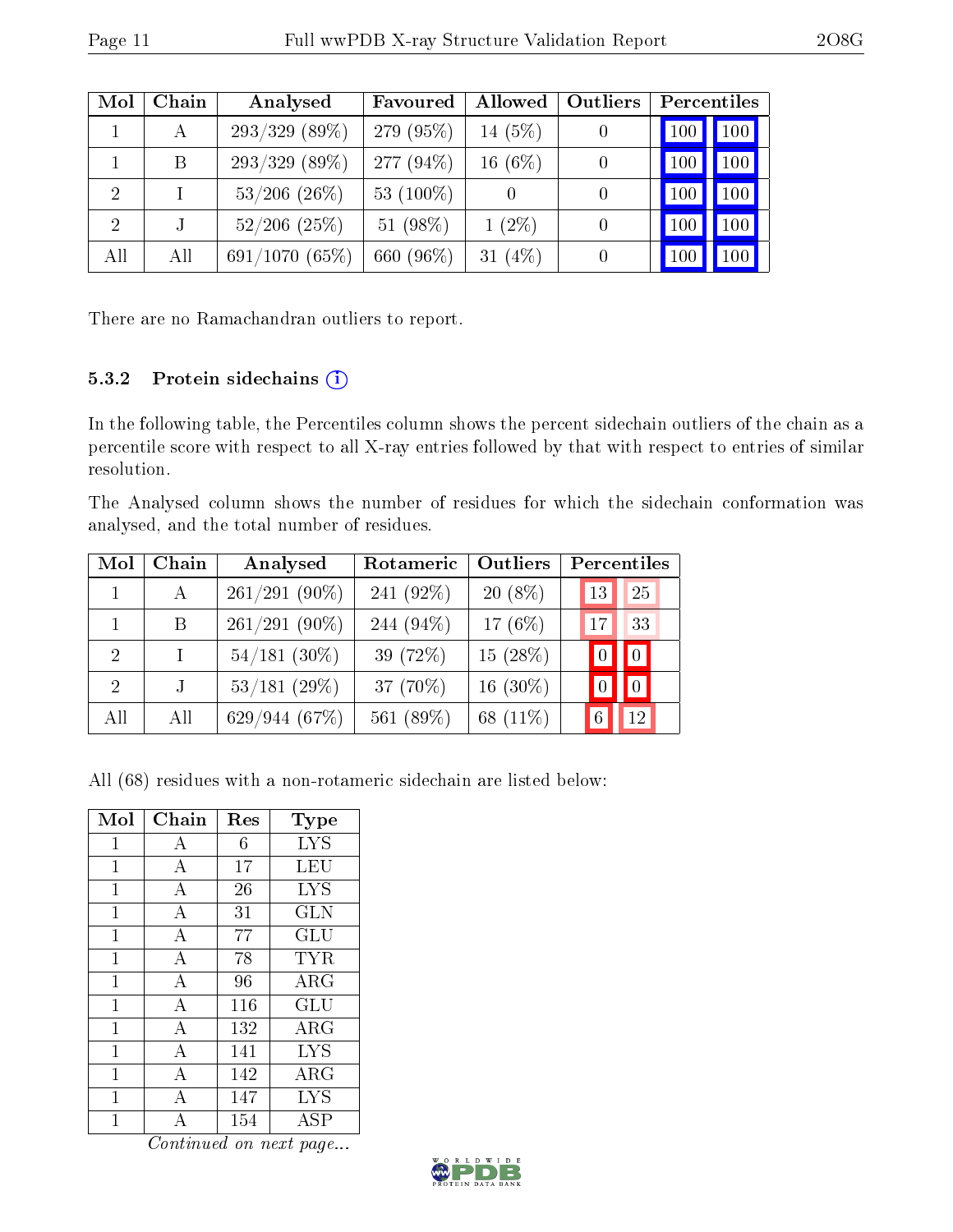| Mol            | Chain                                                                   | $\mathbf{r}$ . $\sim$<br>Res | $r \sim 3$<br>Type                         |
|----------------|-------------------------------------------------------------------------|------------------------------|--------------------------------------------|
| $\mathbf{1}$   | $\overline{A}$                                                          | $\overline{161}$             | ILE                                        |
| $\overline{1}$ | $\overline{A}$                                                          | 198                          | $\overline{\text{GLN}}$                    |
| $\overline{1}$ |                                                                         | 211                          | $\overline{\text{LYS}}$                    |
| $\mathbf{1}$   |                                                                         | 246                          | $\overline{\rm{ARG}}$                      |
| $\overline{1}$ | $\frac{\overline{A}}{\overline{A}}$ $\frac{\overline{A}}{\overline{A}}$ | $\overline{26}0$             | $\overline{\text{LYS}}$                    |
| $\overline{1}$ |                                                                         | 284                          | $\overline{\text{SER}}$                    |
| $\overline{1}$ | $\overline{A}$                                                          | 300                          | $\overline{{\rm GLU}}$                     |
| $\overline{2}$ | $\overline{I}$                                                          | $\overline{12}$              | $\frac{\overline{\text{LYS}}}{\text{LYS}}$ |
|                | $\overline{I}$                                                          | $\overline{44}$              |                                            |
| $\frac{2}{2}$  | $\overline{I}$                                                          | $\overline{47}$              | $\overline{\text{LYS}}$                    |
| $\overline{2}$ | $\overline{I}$                                                          | $\overline{133}$             | GLU                                        |
| $\overline{2}$ | $\overline{I}$                                                          | $\overline{135}$             | $\overline{\rm{ARG}}$                      |
| $\overline{2}$ | $\overline{I}$                                                          | $\overline{138}$             | $\overline{\text{LYS}}$                    |
| $\overline{2}$ | $\overline{I}$                                                          | 142                          | $\overline{\text{GLU}}$                    |
| $\overline{2}$ | $\overline{I}$                                                          | 156                          | $\overline{\text{LYS}}$                    |
| $\overline{2}$ | $\overline{I}$                                                          | 159                          | $\overline{\rm{ARG}}$                      |
| $\overline{2}$ | $\overline{I}$                                                          | 163                          | $\overline{\text{SER}}$                    |
| $\overline{c}$ | $\overline{I}$                                                          | 164                          | $\overline{\text{LYS}}$                    |
| $\overline{2}$ | $\overline{I}$                                                          | 165                          | $\overline{\text{ASP}}$                    |
| $\overline{2}$ | $\overline{I}$                                                          | 166                          | $\overline{\text{LEU}}$                    |
| $\overline{2}$ | $\overline{I}$                                                          | $\overline{167}$             | $\overline{HIS}$                           |
| $\overline{2}$ | $\overline{I}$                                                          | $\overline{168}$             | $\overline{\text{ASP}}$                    |
| $\overline{1}$ | $\overline{\mathrm{B}}$                                                 | $\overline{6}$               | $\overline{\rm LYS}$                       |
| $\overline{1}$ | $\overline{\mathrm{B}}$                                                 | $\overline{14}$              | $\overline{\text{GLN}}$                    |
| $\overline{1}$ | $\overline{\mathbf{B}}$                                                 | $\overline{23}$              | $\overline{\text{LYS}}$                    |
| $\overline{1}$ | $\overline{\mathrm{B}}$                                                 | $\overline{26}$              | $LYS$                                      |
| $\overline{1}$ | $\overline{\mathrm{B}}$                                                 | $\overline{77}$              | $\overline{\text{GLU}}$                    |
| $\overline{1}$ | $\overline{\mathrm{B}}$                                                 | 78                           | <b>TYR</b>                                 |
| $\overline{1}$ | $\overline{\mathbf{B}}$                                                 | 96                           | $\overline{\rm{ARG}}$                      |
| 1              | Β                                                                       | 116                          | $_{\rm GLU}$                               |
| $\mathbf 1$    | B                                                                       | 142                          | $\rm{ARG}$                                 |
| $\mathbf{1}$   | $\overline{\mathrm{B}}$                                                 | 161                          | <b>ILE</b>                                 |
| $\mathbf{1}$   | $\, {\bf B}$                                                            | 211                          | $\overline{\text{LYS}}$                    |
| $\overline{1}$ | $\overline{\mathrm{B}}$                                                 | 218                          | $\overline{\text{GLU}}$                    |
| $\mathbf{1}$   | B                                                                       | 246                          | $\overline{\rm{ARG}}$                      |
| $\overline{1}$ | $\overline{\mathrm{B}}$                                                 | $\overline{261}$             | $\overline{\rm ARG}$                       |
| $\mathbf 1$    | Β                                                                       | 284                          | $\overline{\text{SER}}$                    |
| $\mathbf 1$    | B                                                                       | 297                          | $\overline{\text{LYS}}$                    |
| $\mathbf 1$    | $\overline{\mathrm{B}}$                                                 | 300                          | GLU                                        |
| $\overline{2}$ | $\overline{\text{J}}$                                                   | $\overline{12}$              | $\overline{\text{LYS}}$                    |
| $\overline{2}$ | $\overline{\text{J}}$                                                   | 45                           | $\overline{\text{SER}}$                    |
| $\overline{2}$ | $\overline{\mathbf{J}}$                                                 | 54                           | LEU                                        |

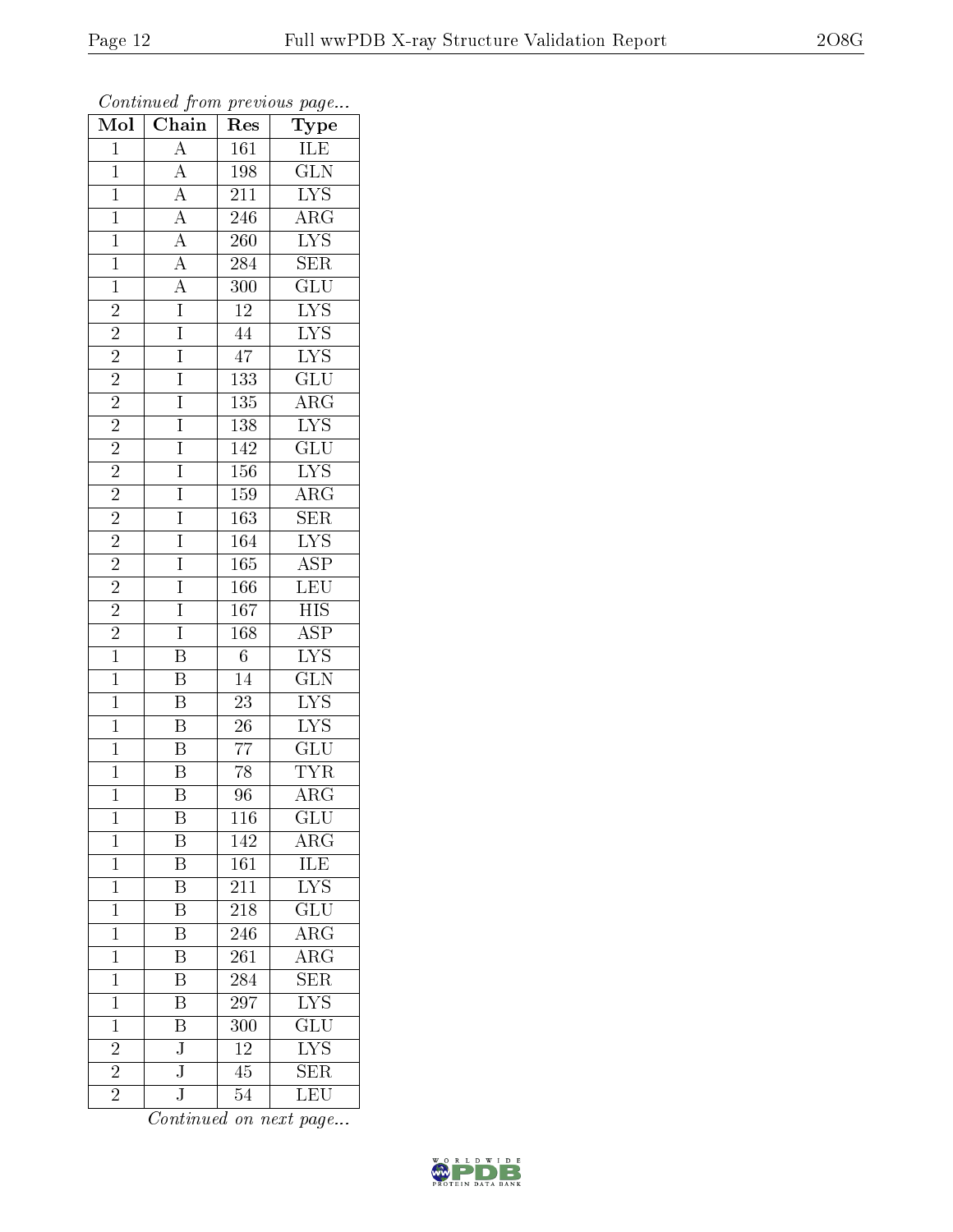|                |           | ×.  | ÷.<br>ັ     |
|----------------|-----------|-----|-------------|
| Mol            | Chain     | Res | Type        |
| $\overline{2}$ | J         | 133 | GLU         |
| $\overline{2}$ | J         | 137 | <b>LYS</b>  |
| $\overline{2}$ | J         | 138 | <b>LYS</b>  |
| $\overline{2}$ | J         | 139 | $\rm{ARG}$  |
| $\overline{2}$ | ${\bf J}$ | 142 | GLU         |
| $\overline{2}$ | J         | 143 | MET         |
| $\overline{2}$ | ${\bf J}$ | 144 | <b>LYS</b>  |
| $\overline{2}$ | ${\bf J}$ | 153 | LEU         |
| $\overline{2}$ | ${\bf J}$ | 156 | <b>LYS</b>  |
| $\overline{2}$ | J         | 164 | <b>LYS</b>  |
| $\overline{2}$ | J         | 165 | ASP         |
| $\overline{2}$ | ${\bf J}$ | 167 | HIS         |
| $\overline{2}$ | J         | 168 | ${\rm ASP}$ |

Some sidechains can be flipped to improve hydrogen bonding and reduce clashes. All (8) such sidechains are listed below:

| Mol | Chain | Res | <b>Type</b> |
|-----|-------|-----|-------------|
|     |       | 27  | <b>ASN</b>  |
| 1   | А     | 239 | HIS         |
| 1   | А     | 294 | <b>GLN</b>  |
| 2   |       | 140 | <b>GLN</b>  |
|     | B     | 99  | <b>GLN</b>  |
|     | В     | 181 | <b>GLN</b>  |
|     | В     | 239 | HIS         |
|     |       | 294 | GLN         |

#### 5.3.3 RNA (1)

There are no RNA molecules in this entry.

### 5.4 Non-standard residues in protein, DNA, RNA chains (i)

There are no non-standard protein/DNA/RNA residues in this entry.

### 5.5 Carbohydrates  $(i)$

There are no carbohydrates in this entry.

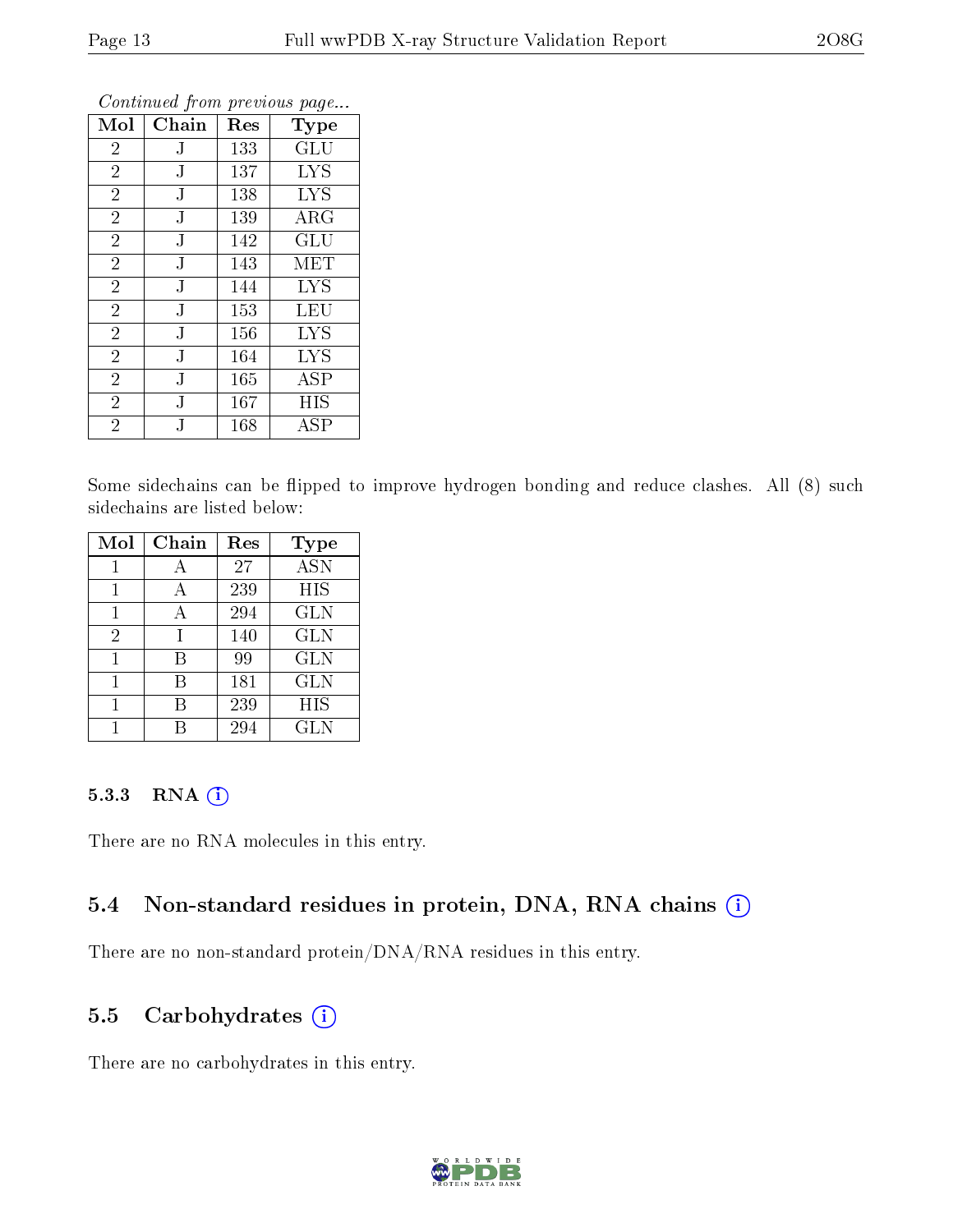### 5.6 Ligand geometry (i)

Of 2 ligands modelled in this entry, 2 are monoatomic - leaving 0 for Mogul analysis. There are no bond length outliers. There are no bond angle outliers. There are no chirality outliers. There are no torsion outliers. There are no ring outliers. No monomer is involved in short contacts.

### 5.7 [O](https://www.wwpdb.org/validation/2017/XrayValidationReportHelp#nonstandard_residues_and_ligands)ther polymers  $(i)$

There are no such residues in this entry.

### 5.8 Polymer linkage issues (i)

There are no chain breaks in this entry.

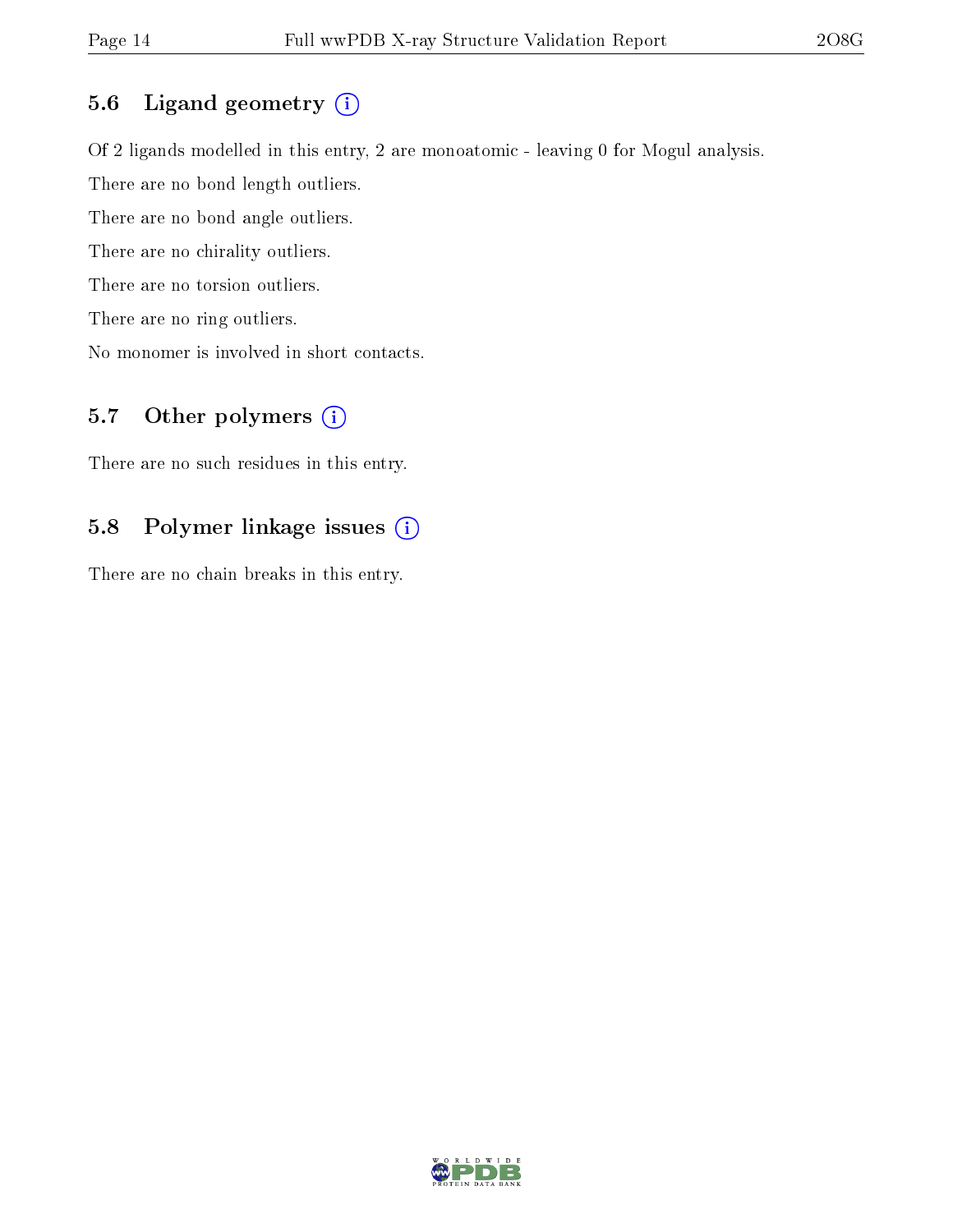# 6 Fit of model and data  $(i)$

# 6.1 Protein, DNA and RNA chains  $(i)$

In the following table, the column labelled  $#RSRZ> 2'$  contains the number (and percentage) of RSRZ outliers, followed by percent RSRZ outliers for the chain as percentile scores relative to all X-ray entries and entries of similar resolution. The OWAB column contains the minimum, median,  $95<sup>th</sup>$  percentile and maximum values of the occupancy-weighted average B-factor per residue. The column labelled ' $Q< 0.9$ ' lists the number of (and percentage) of residues with an average occupancy less than 0.9.

| Mol            | Chain | Analysed          | ${ <\hspace{-1.5pt}{\mathrm{RSRZ}} \hspace{-1.5pt}>}$ | $\#\text{RSRZ}{>}2$                        | $OWAB(A^2)$      | Q <sub>0.9</sub> |
|----------------|-------|-------------------|-------------------------------------------------------|--------------------------------------------|------------------|------------------|
| $\mathbf{1}$   | А     | 295/329(89%)      | $-0.31$                                               | 89<br>$2(0\%)$<br>87                       | 31, 40, 59, 75   |                  |
|                | B     | $295/329(89\%)$   | $-0.18$                                               | $2(0\%)$ 87<br>89                          | 32, 43, 63, 78   |                  |
| 2              |       | $59/206$ $(28\%)$ | 2.08                                                  | 27 (45%)<br>$\boldsymbol{0}$               | 35, 69, 103, 103 |                  |
| $\overline{2}$ |       | $58/206$ $(28\%)$ | 1.71                                                  | (32%)<br>$\theta$<br>19<br>$\vert 0 \vert$ | 34, 72, 100, 100 | $\theta$         |
| All            | All   | $707/1070(66\%)$  | 0.11                                                  | $(7\%$<br>16<br>16<br>50 <sub>0</sub>      | 31, 43, 90, 103  | $\theta$         |

All (50) RSRZ outliers are listed below:

| Mol            | Chain                 | Res | Type        | $_{\rm RSRZ}$ |
|----------------|-----------------------|-----|-------------|---------------|
| $\overline{2}$ | I                     | 54  | <b>LEU</b>  | 10.9          |
| $\overline{2}$ | $\mathbf I$           | 51  | MET         | 8.2           |
| $\overline{2}$ | I                     | 56  | <b>THR</b>  | 7.8           |
| $\overline{2}$ | ${\bf J}$             | 54  | <b>LEU</b>  | 7.4           |
| $\overline{2}$ | $\overline{I}$        | 167 | <b>HIS</b>  | 7.3           |
| $\overline{2}$ | $\overline{I}$        | 55  | <b>ALA</b>  | 6.6           |
| $\overline{2}$ | $_{\rm J}$            | 167 | <b>HIS</b>  | 6.2           |
| $\overline{2}$ | $\overline{\text{J}}$ | 55  | <b>ALA</b>  | 6.0           |
| $\overline{2}$ | $\mathbf J$           | 168 | ASP         | 5.9           |
| $\overline{2}$ | $\overline{\text{J}}$ | 132 | PRO         | $5.6\,$       |
| $\overline{2}$ | $\overline{I}$        | 168 | ASP         | 5.3           |
| $\overline{2}$ | Ī                     | 52  | ASN         | 5.1           |
| $\overline{2}$ | I                     | 169 | <b>ASP</b>  | 5.1           |
| $\overline{2}$ | I                     | 132 | PRO         | $5.0\,$       |
| $\overline{2}$ | I                     | 166 | LEU         | 5.0           |
| $\overline{2}$ | ${\bf J}$             | 166 | <b>LEU</b>  | 4.8           |
| $\overline{2}$ | $\overline{\text{J}}$ | 133 | GLU         | 4.7           |
| $\overline{2}$ | $\mathbf J$           | 135 | ${\rm ARG}$ | 4.6           |
| $\overline{2}$ | I                     | 53  | ILE         | 4.6           |
| $\overline{2}$ | $\mathbf I$           | 135 | $\rm{ARG}$  | 4.3           |
| $\overline{2}$ | J                     | 51  | <b>MET</b>  | 4.3           |

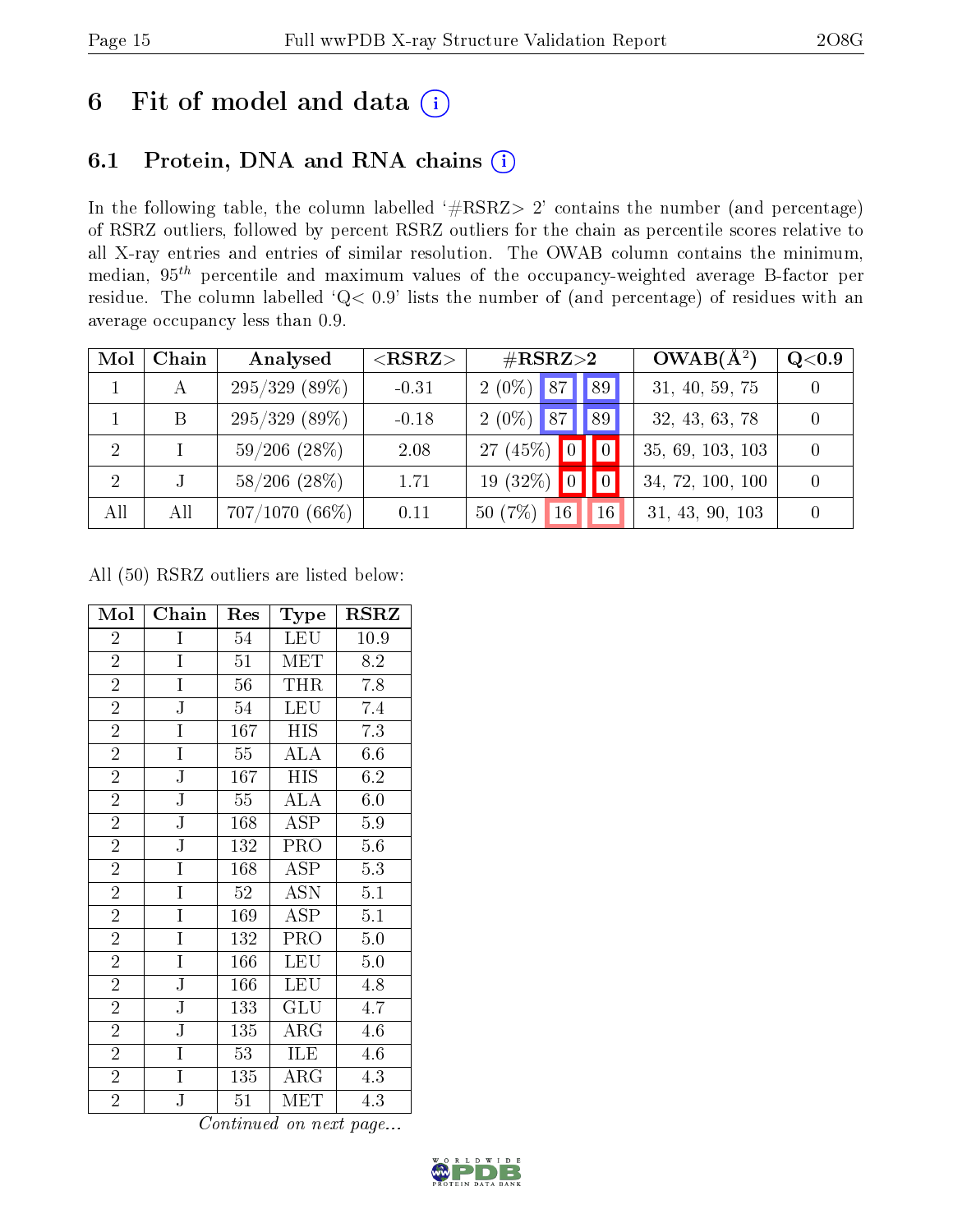| Mol            | Chain                   | Res              | Type                    | <b>RSRZ</b>      |
|----------------|-------------------------|------------------|-------------------------|------------------|
| $\overline{2}$ | $\overline{I}$          | $\overline{45}$  | SER                     | $\overline{4.2}$ |
| $\mathbf{1}$   | A                       | 300              | $\overline{\text{GLU}}$ | 4.2              |
| $\overline{2}$ | $\overline{\rm J}$      | 134              | $\overline{{\rm GLU}}$  | $\overline{4.1}$ |
| $\overline{2}$ | $\overline{\text{J}}$   | $\overline{56}$  | <b>THR</b>              | $3.9\,$          |
| $\overline{2}$ | $\overline{\text{J}}$   | <b>136</b>       | $\overline{\text{GLU}}$ | $\overline{3.6}$ |
| $\overline{2}$ | $\overline{I}$          | 165              | <b>ASP</b>              | $\overline{3.4}$ |
| $\overline{2}$ | $\overline{I}$          | $\overline{50}$  | $\overline{\text{GLU}}$ | $\overline{3.3}$ |
| $\overline{2}$ | $\overline{\text{J}}$   | 131              | SER                     | $\overline{3.2}$ |
| $\overline{2}$ | J                       | 12               | $\overline{\text{LYS}}$ | 3.1              |
| $\overline{2}$ | $\overline{I}$          | $\overline{49}$  | $\overline{\text{ASP}}$ | $\overline{3.0}$ |
| $\overline{2}$ | $\overline{I}$          | 134              | GLU                     | $3.0\,$          |
| $\overline{1}$ | $\overline{\mathrm{B}}$ | $\overline{300}$ | $\overline{\text{GLU}}$ | $\overline{3.0}$ |
| $\overline{2}$ | I                       | $\overline{48}$  | <b>TRP</b>              | $\overline{3.0}$ |
| $\overline{2}$ | $\overline{I}$          | 47               | $\overline{\text{LYS}}$ | 2.8              |
| $\overline{2}$ | $\overline{I}$          | $\overline{46}$  | $\overline{\text{GLN}}$ | $\overline{2.7}$ |
| $\overline{2}$ | J                       | 164              | $\overline{\text{LYS}}$ | $2.6\,$          |
| $\overline{2}$ | $\overline{\text{J}}$   | 139              | $\overline{\rm{ARG}}$   | $\overline{2.4}$ |
| $\overline{2}$ | I                       | 12               | $\overline{LYS}$        | 2.4              |
| $\overline{2}$ | $\overline{I}$          | 164              | $\overline{\text{LYS}}$ | $\overline{2.4}$ |
| $\overline{2}$ | $\overline{I}$          | 133              | GLU                     | $\overline{2.4}$ |
| $\overline{2}$ | $\overline{\text{J}}$   | 130              | <b>LEU</b>              | $2.4\,$          |
| $\overline{1}$ | $\overline{\rm A}$      | $\overline{23}$  | $\overline{\text{LYS}}$ | $\overline{2.2}$ |
| $\overline{2}$ | $\mathbf I$             | 136              | GLU                     | $2.2\,$          |
| $\overline{2}$ | $\overline{\text{J}}$   | $\overline{45}$  | $\overline{\text{SER}}$ | $\overline{2.2}$ |
| $\overline{1}$ | Β                       | $\overline{6}$   | <b>LYS</b>              | $2.2\,$          |
| $\overline{2}$ | $\overline{\text{J}}$   | $\overline{48}$  | TRP                     | 2.1              |
| $\overline{2}$ | $\overline{I}$          | 131              | $\overline{\text{SER}}$ | 2.1              |
| $\overline{2}$ | $\overline{I}$          | 44               | $\overline{\rm LYS}$    | 2.1              |
| $\overline{2}$ | $\overline{I}$          | 130              | $\overline{\text{LEU}}$ | $\overline{2.1}$ |

# 6.2 Non-standard residues in protein, DNA, RNA chains (i)

There are no non-standard protein/DNA/RNA residues in this entry.

### 6.3 Carbohydrates  $(i)$

There are no carbohydrates in this entry.